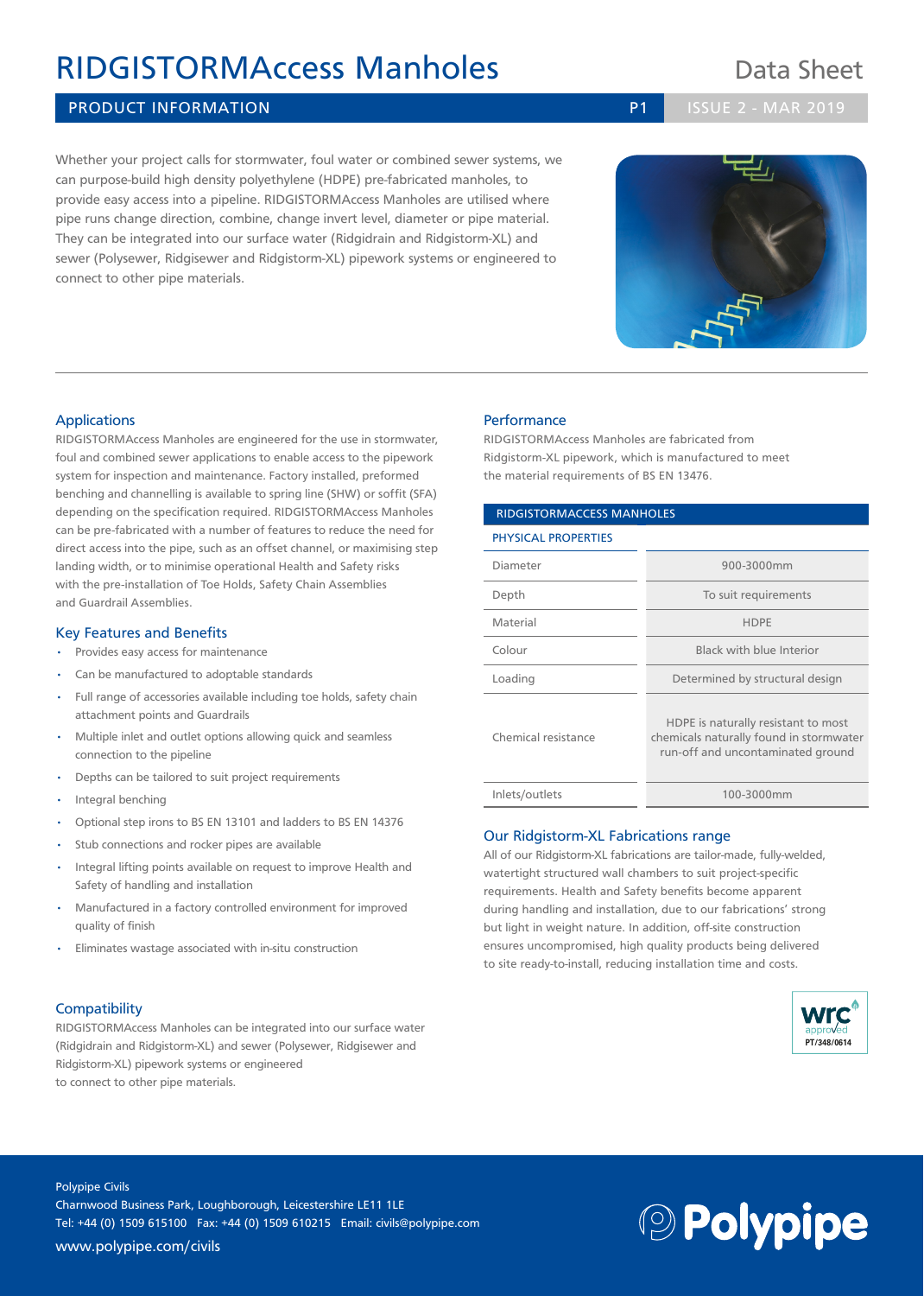# RIDGISTORMAccess Manholes Data Sheet

PRODUCT INFORMATION **PRODUCT INFORMATION P2 ISSUE 2 - MAR 2019** 

RIDGISTORMAccess Manholes are used for access and inspection and fall into 3 different categories:

### 1. Conventional manholes

These are positioned on a run of sewer pipes and can incorporate side connections if required.



### 2. Side entry manholes

Generally used on large diameter sewers, side entry manholes provide ease of access.







### Polypipe Civils Charnwood Business Park, Loughborough, Leicestershire LE11 1LE Tel: +44 (0)1509 615100 Fax: +44 (0) 1509 610215 Email: civils@polypipe.com

www.polypipe.com/civils